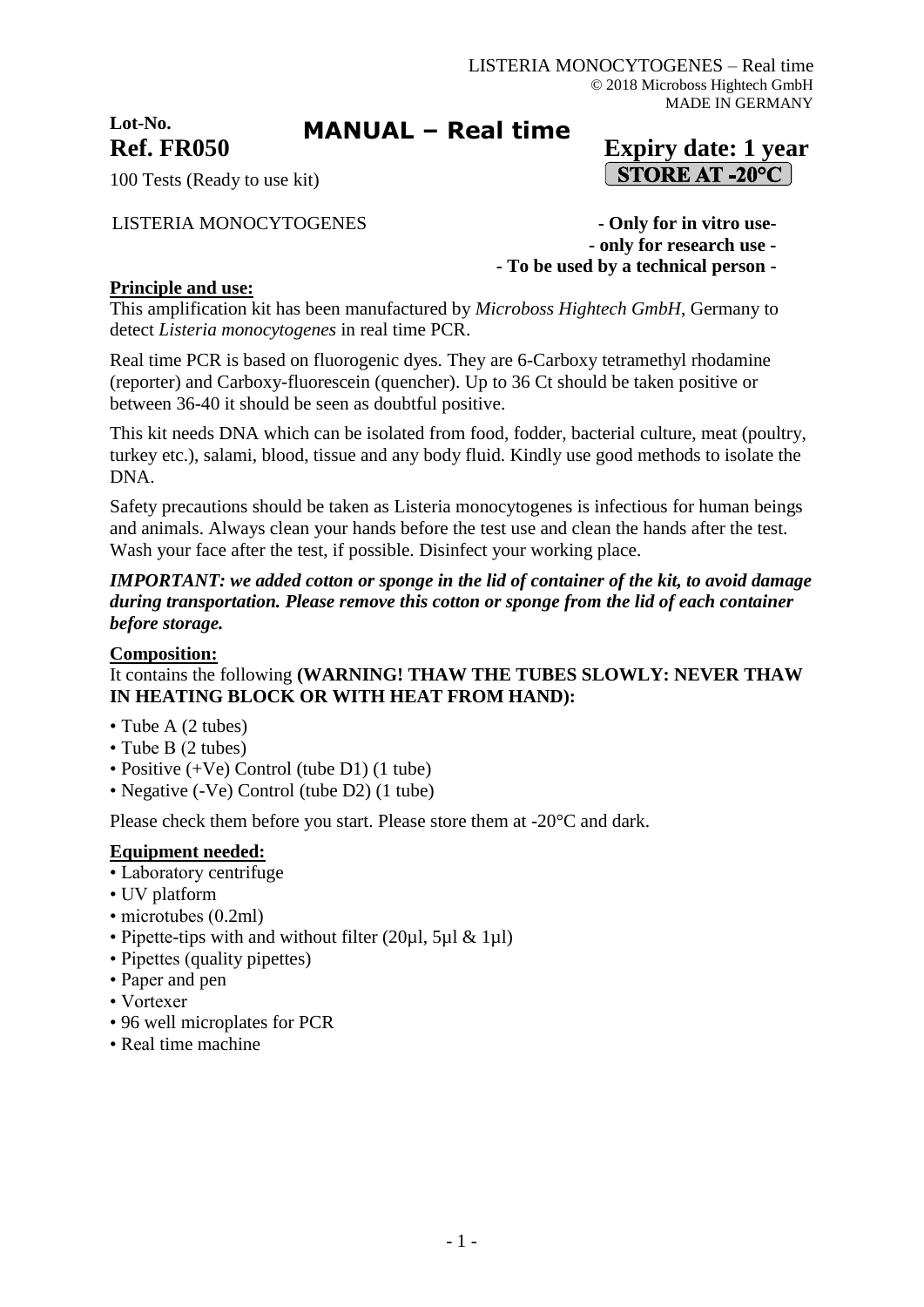## **Procedure:**

After your DNA isolation is completed. (Kindly use good quality isolation method). Please go to PCR step

# **STEP A**

1. Kindly thaw **one tube** each: A, B, D1 and D2. After thawing, kindly put the tubes on 4°C (as it is better). If the kit is not in use, store them at  $-20^{\circ}$ C. Kindly keep tubes away from sunlight.

2. Mark your microtubes with a sample number and with +Ve Control and –Ve Control.



3. Thaw tube A. Add 8µl of tube A to each tube. One can also use 96 microwell plate.



4. Add 10µl of B to each microtube. Avoid to touch the wall of the microtubes.



**TIP: you can mix 8µl of A + 10µl of B together in one tube (it will be a total volume of 180µl for 10 reactions). From this one can take 18µl and distribute in each tube. In this way one can save the hardware and time.**

5. Add 2µl of your DNA template (DNA isolated from samples) with pipette tip with filter to each microtube according to your label except +Ve and –Ve (Avoid touching the wall). **Use everytime a new pipette tip** (for each sample)! Mix it.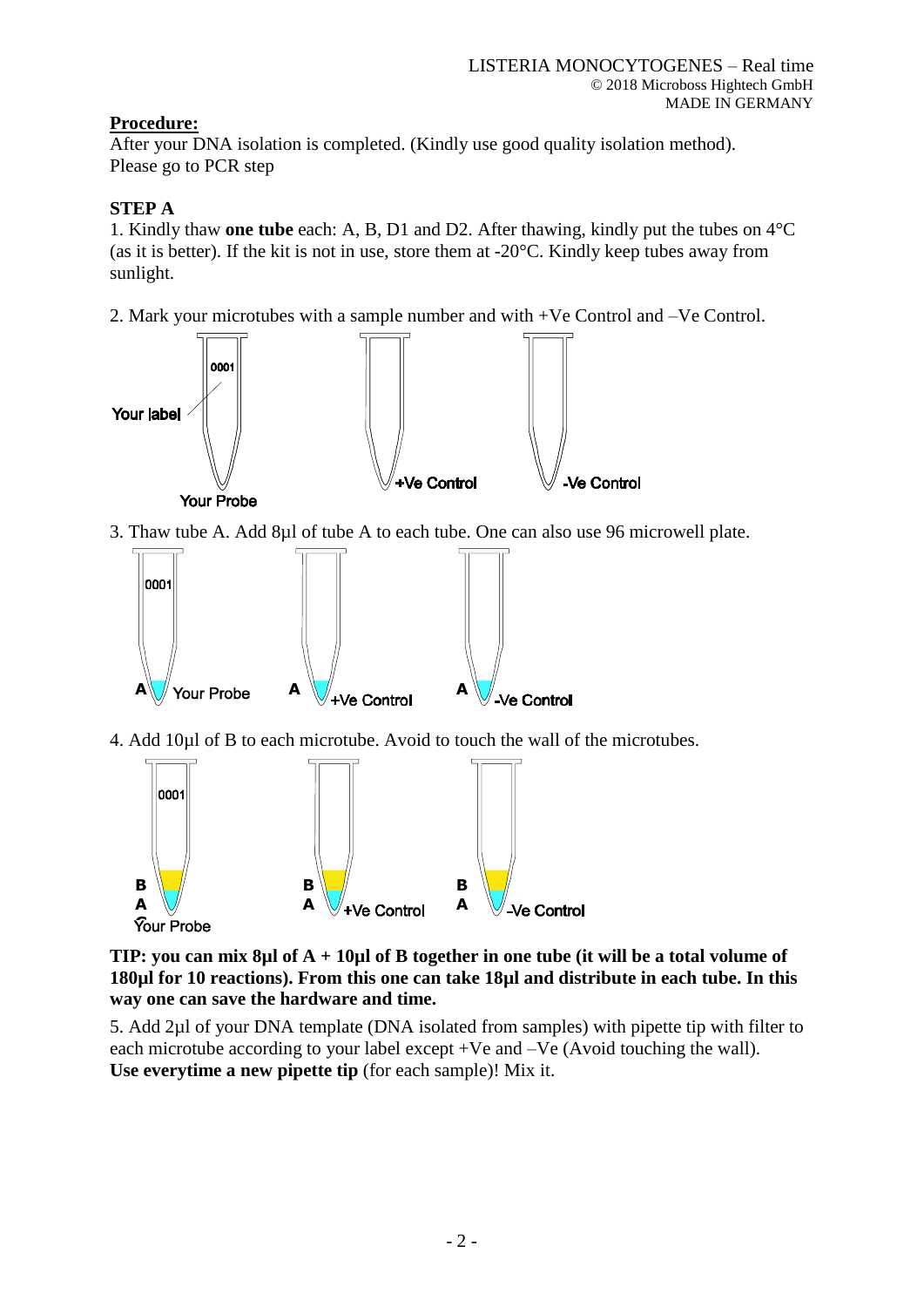

6. Use new pipette tip with filter. Add  $2\mu$ l of +Ve (tube D1) to +Ve Control (avoid the wall). Use a new pipette tip. Mix it.



7. Use a new pipette tip. Add 2µl of –Ve (Tube D2) to –Ve Control (avoid the wall). Mix it.



8. Centrifuge all tubes for 20 sec. for 8000 rpm (this is not necessary but it is better). Run PCR now.

9. Run the program of your thermocycler as followings:

Kindly check whether you have added everything correctly as the level of the volume of each microtube must be almost the same.



**You must use quencher and reporter dye to setup your software (see FAQ) and run the following program:**

1. 15 seconds at  $95^{\circ}$ C  $\qquad \qquad$  x 40 cycles 60 seconds at  $56^{\circ}$ C -